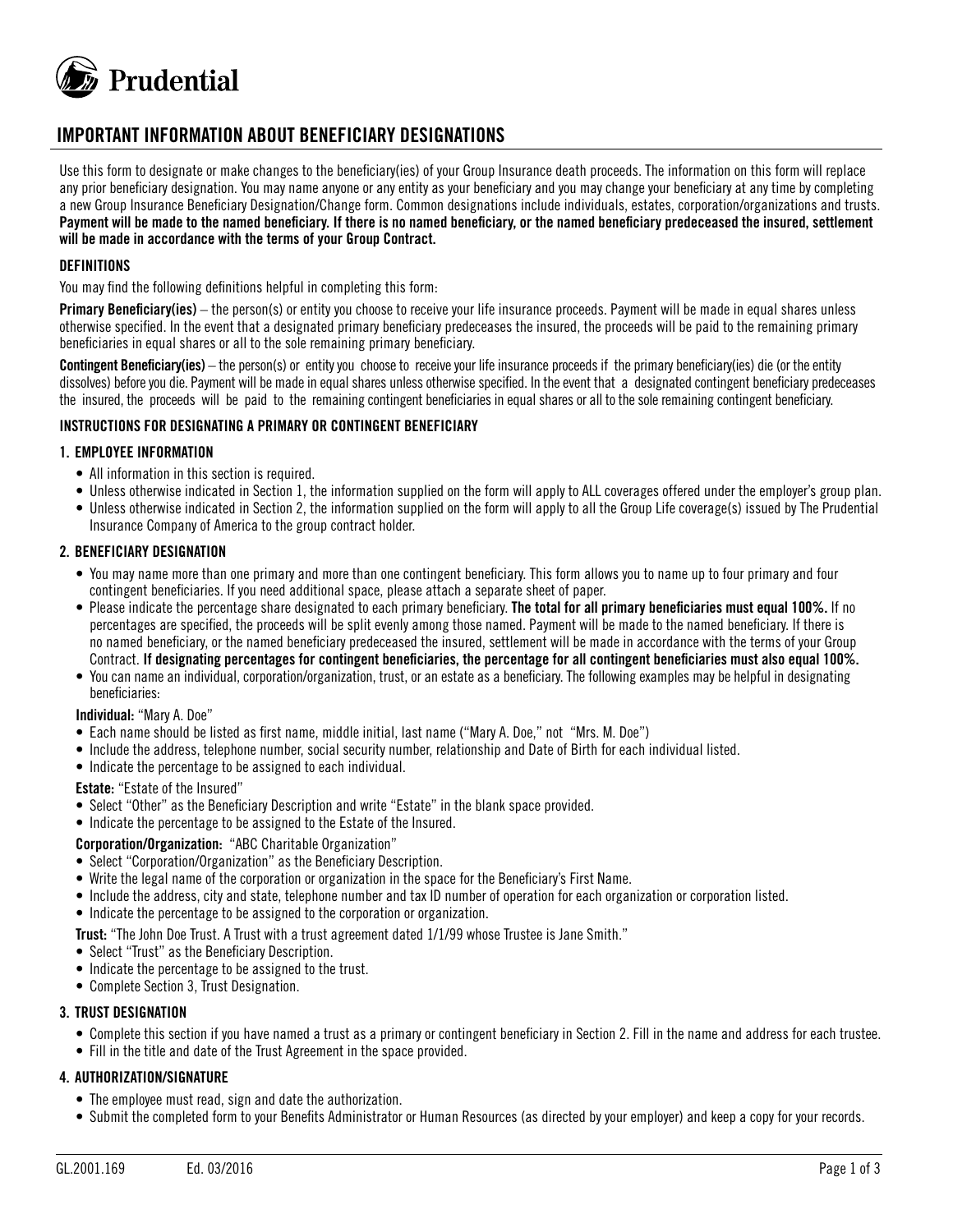

## **Group Insurance Beneficiary Designation/Change DATE: DATE:** *N*

#### **1. EMPLOYEE INFORMATION (please print)**

| Last Name                           | <b>First Name</b> |                  | MI              | Employee ID# (if applicable) |               |            | Marital Status (check one)<br>Married Widowed<br>$\Box$ Divorced<br>$\Box$ Single                                                                                                                                                                                                               |              | Gender (check one)<br>$\Box$ Male<br>$\Box$ Female |  | Has this insurance<br>been assigned?<br>$\Box$ Yes $\Box$ No |
|-------------------------------------|-------------------|------------------|-----------------|------------------------------|---------------|------------|-------------------------------------------------------------------------------------------------------------------------------------------------------------------------------------------------------------------------------------------------------------------------------------------------|--------------|----------------------------------------------------|--|--------------------------------------------------------------|
| Address                             | City              | State            | <b>ZIP Code</b> |                              | Davtime Phone | Home Phone | Date of Birth                                                                                                                                                                                                                                                                                   | Date of Hire |                                                    |  | Date of Retirement (if applicable)                           |
| Name of Employer/Group Policyholder |                   | Group Policy No. |                 |                              |               |            | Unless otherwise indicated below, this Beneficiary Designation/Change form applies to ALL coverages offered under my employer's group plan.<br>This form applies only to $\Box$ Basic Life $\Box$ Basic AD&D $\Box$ Optional Term Life $\Box$ Optional AD&D $\Box$ GUL $\Box$ GVUL coverage(s). |              |                                                    |  |                                                              |

#### **2. BENEFICIARY DESIGNATION:** I hereby revoke any previous designations of primary benefiiary(ies) and contingent beneficiary(ies), if any, and in the event of my death, designate the following:

#### **A. Primary Beneficiaries**

| Beneficiary Description (check one)                                            | <b>First Name</b> | MI | Last Name | Address (include city, state, ZIP) |  | Relationship Date of Birth SSN/Tax ID Number   Phone | │% Share |
|--------------------------------------------------------------------------------|-------------------|----|-----------|------------------------------------|--|------------------------------------------------------|----------|
| $\Box$ Individual $\Box$ Other<br>$\Box$ Trust $\Box$ Corporation/Organization |                   |    |           |                                    |  |                                                      |          |
| $\Box$ Individual $\Box$ Other<br>  □ Trust □ Corporation/Organization         |                   |    |           |                                    |  |                                                      |          |
| $\Box$ Individual $\Box$ Other<br>$\Box$ Trust $\Box$ Corporation/Organization |                   |    |           |                                    |  |                                                      |          |
| $\Box$ Individual $\Box$ Other<br>$\Box$ Trust $\Box$ Corporation/Organization |                   |    |           |                                    |  |                                                      |          |

**TOTAL: (Must equal 100%) B. Contingent Beneficiaries** Beneficiary Description (check one) First Name MI Last Name MI Last Name Address (include city, state, ZIP) Relationship Date of Birth SSN/Tax ID Number Phone % Share % Share  $\Box$ Individual  $\Box$  Other  $\Box$  Trust  $\Box$  Corporation/Organization  $\Box$ Individual  $\Box$  Other  $\Box$  Trust  $\Box$  Corporation/Organization  $\boxed{\Box}$  Individual  $\boxed{\Box}$  Other  $\square$  Trust  $\square$  Corporation/Organization  $\Box$ Individual  $\Box$  Other  $\square$  Trust  $\square$  Corporation/Organization **TOTAL: (Must equal 100%) 3. TRUST DESIGNATION - COMPLETE IF A TRUST HAS BEEN NAMED AS A BENEFICIARY IN SECTION 2 Trustee's Name (First, MI, Last) Address (include city, state, ZIP) Address (include city, state, ZIP)** 

|  | And successor(s) in trust, as Trustee(s) under |
|--|------------------------------------------------|
|--|------------------------------------------------|

Title of Agreement **Date of Agreement** 

dated **and successor in the successor of as amended and executed by me and said Trustee.**